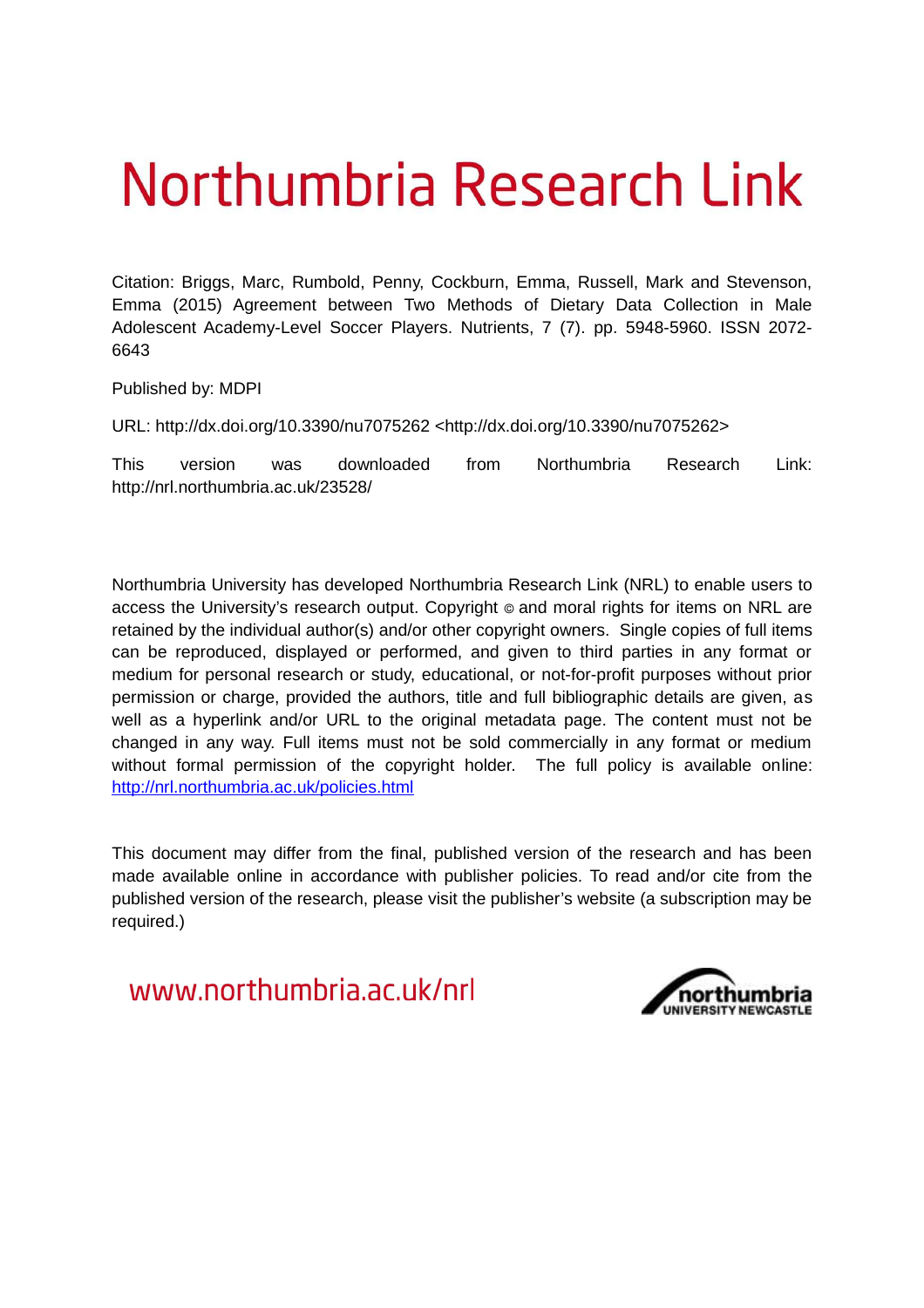

*Article*

# Agreement between Two Methods of Dietary Data Collection in Male Adolescent Academy-Level Soccer Players

Marc A. Briggs  $^{1,\ast},$  Penny L. S. Rumbold  $^{1},$  Emma Cockburn  $^{2},$  Mark Russell  $^{1}$  and Emma J. Stevenson<sup>1</sup>

- <sup>1</sup> Department of Sport, Exercise and Rehabilitation, Faculty of Health and Life Sciences, Northumbria University, Newcastle upon Tyne NE1 8ST, UK; E-Mails: penny.rumbold@northumbria.ac.uk (P.L.S.R.); mark.russell@northumbria.ac.uk (M.R.); e.stevenson@northumbria.ac.uk (E.J.S.)
- $2$  London Sport Institute, Middlesex University, London NW4 4BT, UK; E-Mail: e.cockburn@mdx.ac.uk
- \* Author to whom correspondence should be addressed; E-Mail: marc.a.briggs@northumbria.ac.uk; Tel.: +44(0)-191-243-7913.

*Received: 19 June 2015 / Accepted: 13 July 2015 / Published: 17 July 2015*

Abstract: Collecting accurate and reliable nutritional data from adolescent populations is challenging, with current methods providing significant under-reporting. Therefore, the aim of the study was to determine the accuracy of a combined dietary data collection method (self-reported weighed food diary, supplemented with a 24-h recall) when compared to researcher observed energy intake in male adolescent soccer players. Twelve Academy players from an English Football League club participated in the study. Players attended a 12 h period in the laboratory (08:00 h–20:00 h), during which food and drink items were available and were consumed *ad libitum.* Food was also provided to consume at home between 20:00 h and 08:00 h the following morning under free-living conditions. To calculate the participant reported energy intake, food and drink items were weighed and recorded in a food diary by each participant, which was supplemented with information provided through a 24-h recall interview the following morning. Linear regression, limits of agreement (LOA) and typical error (coefficient of variation; CV) were used to quantify agreement between observer and participant reported 24-h energy intake. Difference between methods was assessed using a paired samples *t*-test. Participants systematically under-reported energy intake in comparison to that observed  $(p < 0.01)$  but the magnitude of this bias was small and consistent (mean bias  $= -88$  kcal·day<sup>-1</sup>, 95% CI for bias  $= -146$  to  $-29$  kcal·day<sup>-1</sup>). For random error, the 95% LOA between methods ranged between  $-1.11$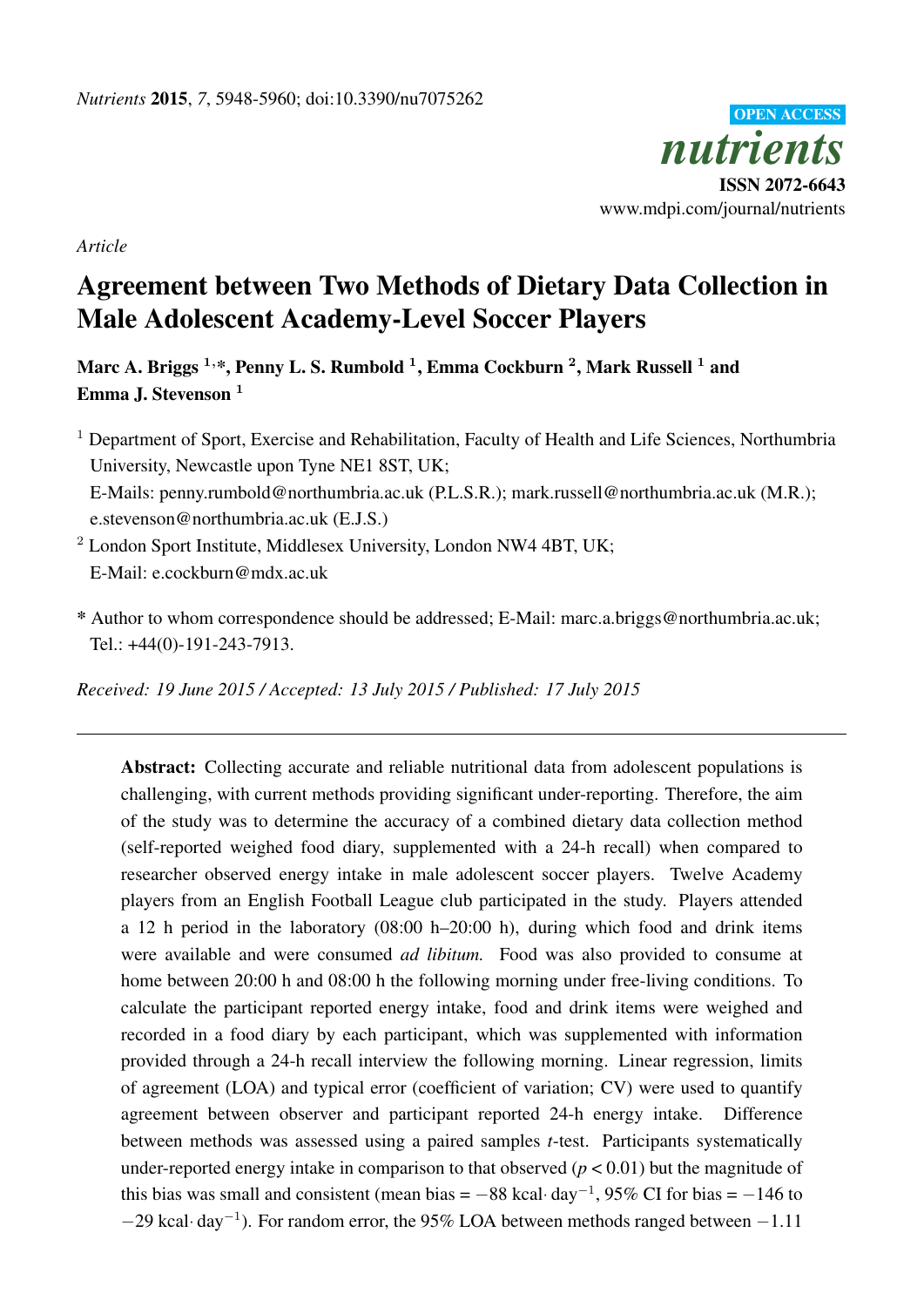to 0.37 MJ·day<sup>-1</sup> (-256 to 88 kcal·day<sup>-1</sup>). The standard error of the estimate was low, with a typical error between measurements of 3.1%. These data suggest that the combined dietary data collection method could be used interchangeably with the gold standard observed food intake technique in the population studied providing that appropriate adjustment is made for the systematic under-reporting common to such methods.

Keywords: energy intake assessment; food diaries; 24-h recall; football; adolescent; male

# 1. Introduction

Optimizing nutritional intake is imperative for adolescents to maintain health, growth and maturation [\[1\]](#page-9-0). Furthermore, optimal energy intake is required to meet the training and competition demands of highly active adolescents [\[1](#page-9-0)[,2\]](#page-9-1). Sufficient energy intake in adolescents engaged in high training volumes may result in improved bone health, aid maturational development and decrease risk of injuries [\[3\]](#page-9-2). Accurately understanding the nutritional requirements of adolescents can support such health benefits and fuel the body for optimal performance.

Collecting accurate and reliable nutritional data from adolescent populations is troublesome [\[4\]](#page-9-3); for example, quantifying energy intake utilizing self-reported methods within an adolescent population presents challenges, such as under-reporting and a lack of detailed information [\[5\]](#page-9-4). Although research has focused on quantifying the energy intake of children [\[6](#page-9-5)[–9\]](#page-9-6), female adolescents [6[,10](#page-9-7)[–13\]](#page-10-0) and obese adolescent [\[10,](#page-9-7)[14\]](#page-10-1) populations, limited data exists for the quantification of energy intake in highly active male adolescents such as academy soccer players who are training and competing up to 20 h per week  $[15]$ , with daily energy expenditure ranging from 12.5–15.2 MJ·day<sup>-1</sup> (2986–3631 kcal·day<sup>-1</sup>) [\[16](#page-10-3)[,17\]](#page-10-4). Traditional methods of assessing energy intake within normal weight, male adolescent populations, albeit not highly trained, have included estimated and weighed food records and diet histories [\[6](#page-9-5)[,10,](#page-9-7)[11,](#page-9-8)[18\]](#page-10-5). Studies have investigated the validation of self-reported energy intake against doubly labelled water (DLW) measurements, demonstrating an underestimation of energy intake and fluid consumption by  $18\% - 27\%$  [\[6,](#page-9-5)[10,](#page-9-7)[11,](#page-9-8)[18\]](#page-10-5). Underestimation of energy intake in comparison to total energy expenditure is consistent within the literature, providing detailed explanations for the reporting error  $[6,10,11,18]$  $[6,10,11,18]$  $[6,10,11,18]$  $[6,10,11,18]$ . However, further research is required to quantify the actual reporting accuracy of energy intake, which previous studies fail to address [\[6](#page-9-5)[,10](#page-9-7)[,11](#page-9-8)[,18\]](#page-10-5).

Contextualizing the environment in which the participant is recording energy intake is of equal importance. Previous pediatric research has focused on assessing energy intake, albeit in laboratory conditions, with intake recorded by observers [\[19–](#page-10-6)[21\]](#page-10-7). However, research representing real-world environments is imperative in understanding habitual energy intake. Recent studies have attempted to incorporate a more representative real-world design [\[22\]](#page-10-8), acknowledging a compromise between the high internal validity of laboratory-based studies, whilst attempting to provide ecological validity incorporated through more free-living designs [\[23\]](#page-10-9). It is important when conducting research with adolescent populations to accommodate a balance between high internal and high ecological validity, to ensure findings can be extrapolated accurately [\[24\]](#page-10-10).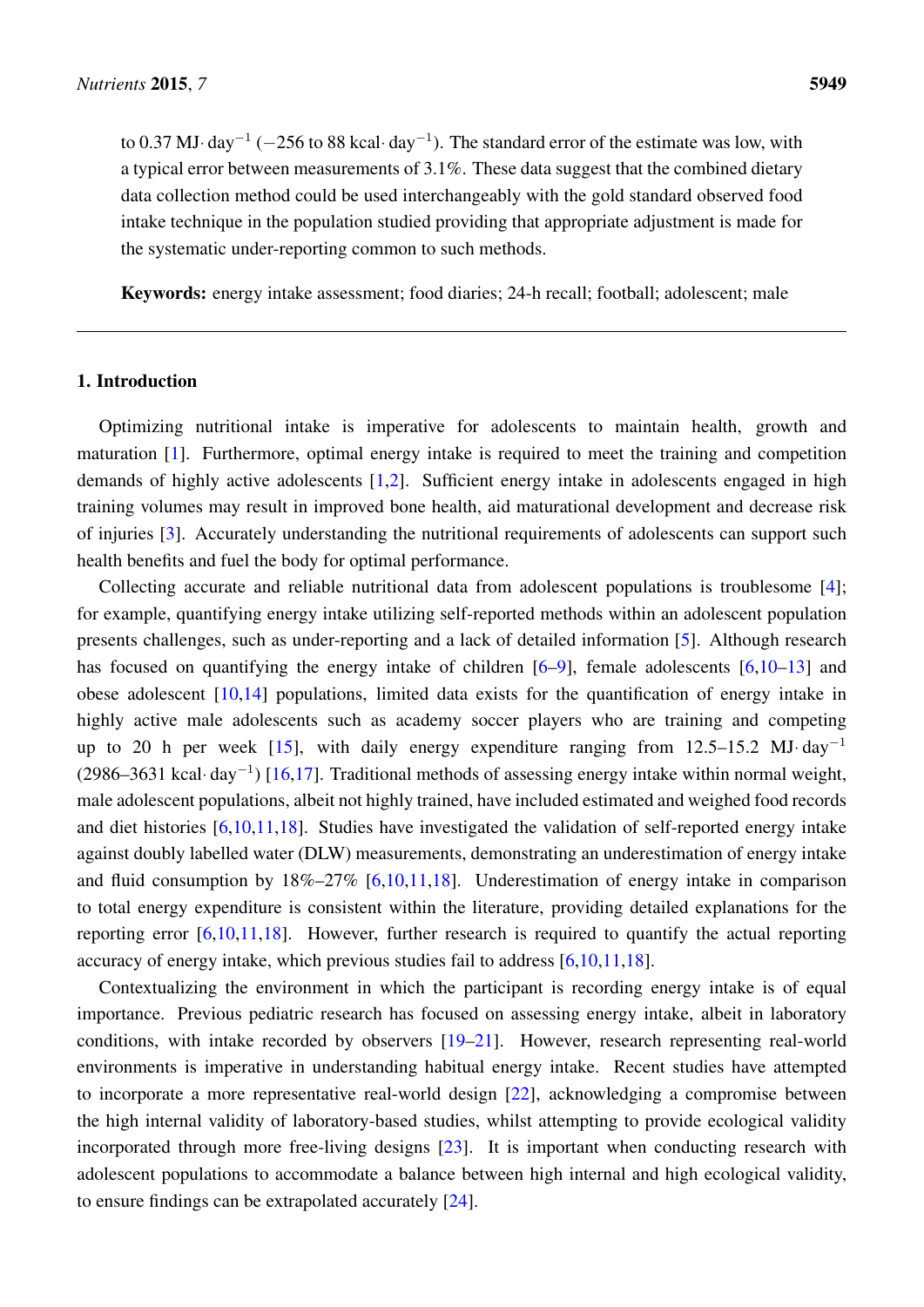It has been suggested that introducing a combined method of dietary data collection in the form of self-reported, weighed food diaries and 24-h recall interviews can increase the accuracy of self-reported energy intake measurements in adolescent and child populations [\[22,](#page-10-8)[25,](#page-11-0)[26\]](#page-11-1). Rumbold *et al.* [\[26\]](#page-11-1) investigated the accuracy of this combined method by exploring the agreement between researcher observed and recorded energy intake and self-reported energy intake in female adolescent netballers (14–16 years old). Although this was within a laboratory setting, a range of food and drink items were made available *ad libitum* to represent real-world conditions, as items were based on previous free-living self-reported food diaries. Results indicated a slight bias towards over-reporting of 0.46 MJ· day<sup>-1</sup>  $(110 \text{ kcal} \cdot \text{day}^{-1})$ . These findings are in contrast to previous published data of significant under-reporting in adolescent populations [\[6](#page-9-5)[,10](#page-9-7)[,11](#page-9-8)[,18\]](#page-10-5). Rumbold *et al.* [\[26\]](#page-11-1) concluded that on a group level (0.00 to 0.92 MJ· day<sup>-1</sup>, 0 to 220 kcal· day<sup>-1</sup>) the combined dietary data collection method is an effective approach to quantify energy intake in adolescent female netballers. However, caution is required when extrapolating to other population groups, such as highly-trained, male counterparts.

A relatively limited number of studies have focused on nutritional recommendations for the male adolescent soccer player [\[16](#page-10-3)[,17](#page-10-4)[,27–](#page-11-2)[32\]](#page-11-3). As soccer is perceived to be one of the most popular sports worldwide [\[33\]](#page-11-4), this highlights the importance of providing research-informed nutritional recommendations based on growth, health, maturation and training status [\[1](#page-9-0)[,34\]](#page-11-5). High-level soccer players will generally have higher intake requirements due to the greater energy expenditure from training and competition [\[34\]](#page-11-5). This highlights the importance of accurately quantifying energy intake to ensure the energy expenditure demands of training and competition are met. Accurate methods are required for both field-based researchers and highly trained practitioners to provide evidence-based interventions and recommended nutritional practices. Therefore, the aim of the current study is to explore the agreement between researcher observed energy intake and self-reported energy intake in male adolescent high-level soccer players using a combined self-reported, weighed food diary and 24-h recall method.

# 2. Experimental Section

# <span id="page-3-0"></span>*2.1. Design*

Diet was assessed for each participant over 24 h (12 h spent in the nutrition Laboratory at Northumbria University (08:00 h–20:00 h), followed by 12 h spent at home between 20:00 h and 08:00 h the following morning). Participants were informed that the study was based on a general energy intake analysis, however, were not informed that their ability to record their food and fluid intake was being monitored. The combined method of energy intake comprised of a self-reported weighed food diary with a subsequent 24-h recall. The research observed energy intake utilized a coding system having covertly weighed all available food and drink items.

#### *2.2. Participants*

Twelve males (age:  $13.8 \pm 0.6$  years; stature:  $1.71 \pm 0.04$  m; body mass:  $63.7 \pm 5.0$  kg; Body Mass Index: 21.9  $\pm$  1.9 kg·m<sup>-2</sup>) were selected for the study. The maturity offset was 2.2  $\pm$  0.4 years from peak height velocity indicating that all of the participants had reached their predicted peak height velocity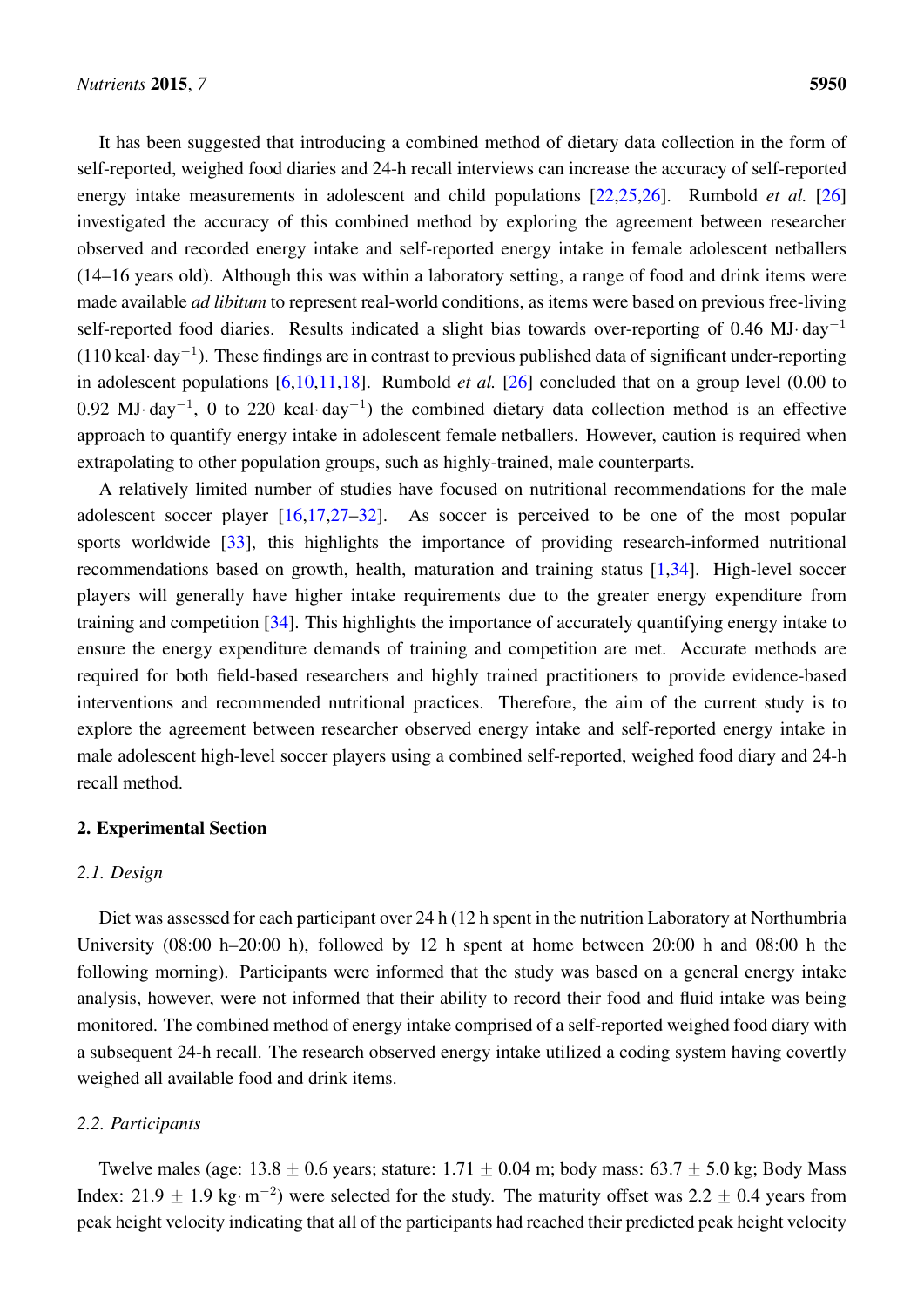(positive maturity offset) and thus were of a similar maturation status [\[35\]](#page-11-6). All participants were training with a football academy and this included training at least three times per week in addition to a match day. This equated to 7.5 h of moderate to high-intensity intermittent activity per week. To determine if the participants were restrained or unrestrained eaters, the Dutch Eating Behavior Questionnaire [\[36\]](#page-11-7) was administered. All participants were classified as unrestrained eaters, with the mean  $(\pm$ standard deviation (SD)) dietary restraint score (2.3  $\pm$  0.3) falling into the average range for high school males [\[36\]](#page-11-7). The study was approved by the Faculty of Health and Life Sciences Research Ethics Committee at Northumbria University (approval number RE09-11-11307, 11 January 2012). Written informed consent was gained from the participants and their parents or guardians prior to data collection.

# *2.3. Protocol*

Prior to the study, a workshop was conducted, during which the participants were provided with a detailed explanation and demonstration of the food weighing and recording process. The workshop provided the participants with the opportunity to practice this technique and the 24-h recall interview in the presence of a researcher, as recommended by Livingstone *et al.* [\[6\]](#page-9-5).

All participants attended the Northumbria University Nutrition Laboratory between 08:00 h and 20:00 h. During the visit, participants were kept occupied with a range of inactive tasks such as reading and homework. Participants were provided with breakfast, lunch and dinner, as well as snacks *ad libitum* during the day. To replicate a real-world environment, food and drink items provided were based on a previously administered food preference questionnaire. Details of all foods provided are outlined in Table [1.](#page-3-0) The research team were responsible for preparing and covertly weighing all available food and drink items to the nearest gram or millilitre and producing a numerical code for each item. Participants were informed all food and drink items were available *ad libitum* to replicate real-world conditions, although instructions were provided to enable participants to weigh (Sartorius TE6100, Goettingen, Germany) and record all of the food and drink consumed in a food diary provided. To enhance energy intake accuracy, all leftover food was weighed and recorded by the participant and also covertly weighed and disposed of by the researcher.

| <b>Meal</b>      | <b>Food and Drink Items Available</b>                                                          |
|------------------|------------------------------------------------------------------------------------------------|
| <b>Breakfast</b> | Kellogg's Frosties, Coco pops, Cornflakes, Honey loops, Coco "Choc n Roll", Rice Krispies      |
|                  | Multi-Grain, Rice Krispies, Weetabix, semi-skimmed or whole milk                               |
| Lunch.           | Ham Sandwich white/brown bread with/without butter, Chicken Sandwich white/brown bread         |
|                  | with/without butter                                                                            |
| Dinner           | Jacket potato (with/without beans, cheese), Tomato pasta (with/without cheese), Chicken breast |
|                  | (with/without potatoes, carrots, tomato sauce)                                                 |
| Secondary        | Orange cordial (no added sugar), water, pure apple juice, pure orange juice, fruit (bananas,   |
| Items            | apples, clementines), yoghurts, cereal bars, crisps, confectionary                             |

Table 1. Food and drink items made available for the subjects during the study.

For the period between 20:00 h and 08:00 h the following morning, whilst at home, participants were required to only consume items taken from the laboratory and follow the same weighing process as in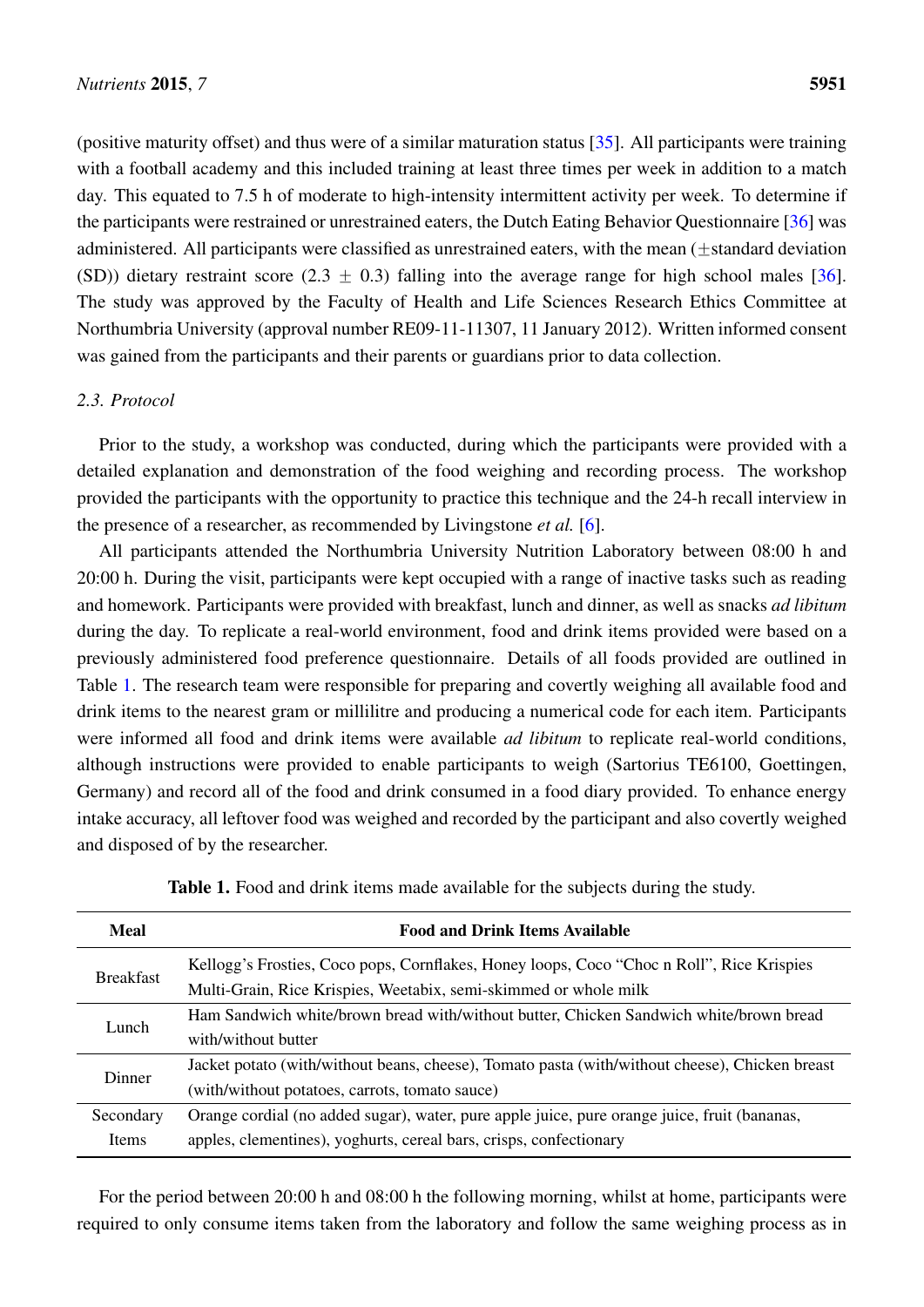the laboratory. Therefore, secondary food and drink items, plus cereal and milk cartons, were available to take home for consumption (see Table [1\)](#page-3-0). However, no participants opted to take any additional items home; therefore no further consumption was recorded between 20:00 h–08:00 h. The following morning individual face-to-face 24-h recall interviews were conducted using the two-pass method  $[26,37]$  $[26,37]$ . This method firstly reviews the main foods and beverages consumed within the 24-h period, whilst secondly prompting participants for more information such as condiments, brand names, how the foods were prepared and cooked and portion sizes if not provided in the first pass.

<span id="page-5-0"></span>Twenty-four-hour energy intake (12 h in the laboratory and 12 h at home; which will be referred to as "observed" intake for the remainder of this paper) was determined for each participant by the researcher using the covert numerical coding system (as explained above). Twenty-four-hour participant self-reported food intake was determined using the information provided in the self-reported weighed food diaries, which was confirmed and supplemented with any additional information the participants provided during the 24-h recall interviews. This combined dietary data collection method has previously been used by Rumbold *et al.* [\[26\]](#page-11-1) in a recreationally active female population of a similar age.

#### *2.4. Estimation of Energy Intake*

To calculate the observed and participant reported 24-h energy intake  $(MJ \cdot day^{-1})$  the nutritional content of all food and drink items were obtained using the food packaging and analyzed in Microsoft Excel. When food portions were not identified by the participants, amounts were substituted using a portion size recorded in the individual's food diary which corresponded to an identical food or drink item.

#### *2.5. Analysis*

<span id="page-5-1"></span>All data are presented as mean  $\pm$  SD. The agreement between estimates of energy intake (MJ·day<sup>-1</sup>) reported by the participants (self-reported, weighed food diaries and 24-h recall interviews) and observed energy intake by the researcher was assessed using a range of statistics. Limits of agreement (LOA) using the Bland and Altman [\[38\]](#page-11-9) method was used to assess the relative bias (mean difference) and random error (1.96 SD of the difference) between methods, as recommended by Livingstone *et al.* [\[6\]](#page-9-5). 95% Confidence intervals (CI) for the bias and paired samples *t*-tests were used to test for significant differences between methods. Random error was further assessed using typical error of the estimate as a coefficient of variation (CV), and linear regression [\[39\]](#page-11-10). Statistical significance was assumed at *p* < 0.05.

#### 3. Results

Participants self-reported energy intake  $(11.87 \pm 2.01 \text{ MJ} \cdot \text{day}^{-1}, 2835 \pm 480 \text{ kcal} \cdot \text{day}^{-1})$  was significantly under-reported in comparison to observed energy intake  $(12.23 \pm 2.12 \text{ MJ} \cdot \text{day}^{-1})$ 2921  $\pm$  506 kcal·day<sup>-1</sup>) with a mean bias of -0.37 MJ·day<sup>-1</sup>, -88 kcal·day<sup>-1</sup> (95% CI for bias =  $-0.61$  to  $-0.12$  MJ· day<sup>-1</sup>;  $-146$  to  $-29$  kcal· day<sup>-1</sup>) ( $t(11)$  3.291,  $p = 0.007$ ). The combined approach of self-reported, weighed food diary and 24-h recall therefore had a 3.0% bias towards under-reporting of energy intake when male adolescent, high-level soccer players are asked to record their food and fluid intake, though the 95% CI for this bias was narrow with a range of 1.0% to 5.0%.

For random error, the 95% LOA between methods ranged between  $-1.11$  to 0.37 MJ $\cdot$  day<sup>-1</sup> ( $-256$ ) to 88 kcal·day<sup>-1</sup>, Figure [1\)](#page-5-0). The standard error of the estimate was low, with a typical error between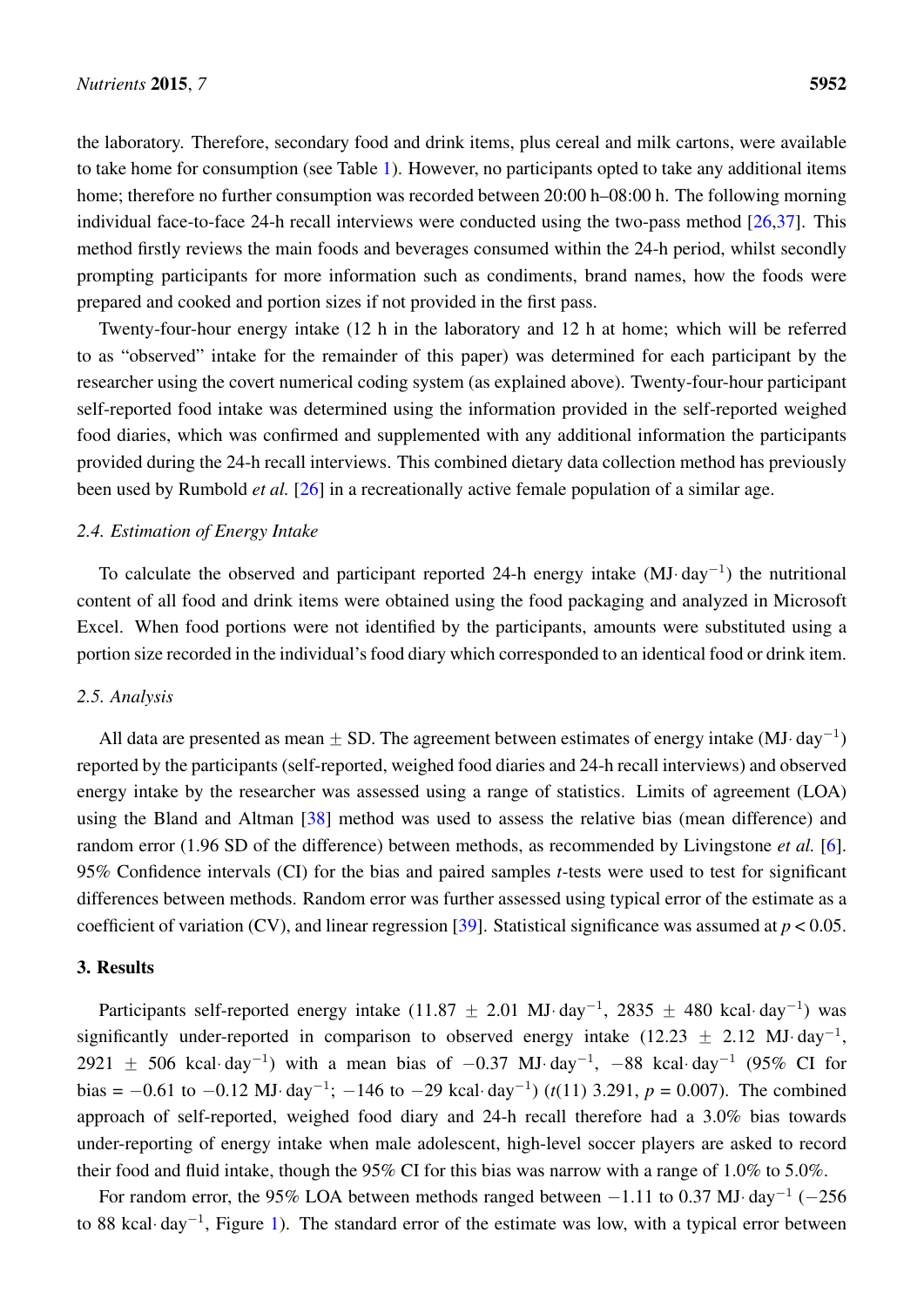measurements of 3.1%. The results of the linear regression analysis (and associated calibration equation) are presented in Figure [2.](#page-5-1) Collectively these data demonstrate a low degree of random error between self-reported energy intake and researcher observed methods. A visual inspection of the distribution of data in Figures [1](#page-5-0) and [2](#page-5-1) show no indication of hetroscedasticity.



Mean energy intake (participant reported and observed) (MJ·day<sup>-1</sup>)

− Figure 1. Individual differences in energy intake (participant reported energy intake – observed energy intake) plotted against the mean of the measurements for − energy intake.



Figure 2. Linear regression scatter plot. The dashed line represents the line of equality. The solid line denotes the regression line.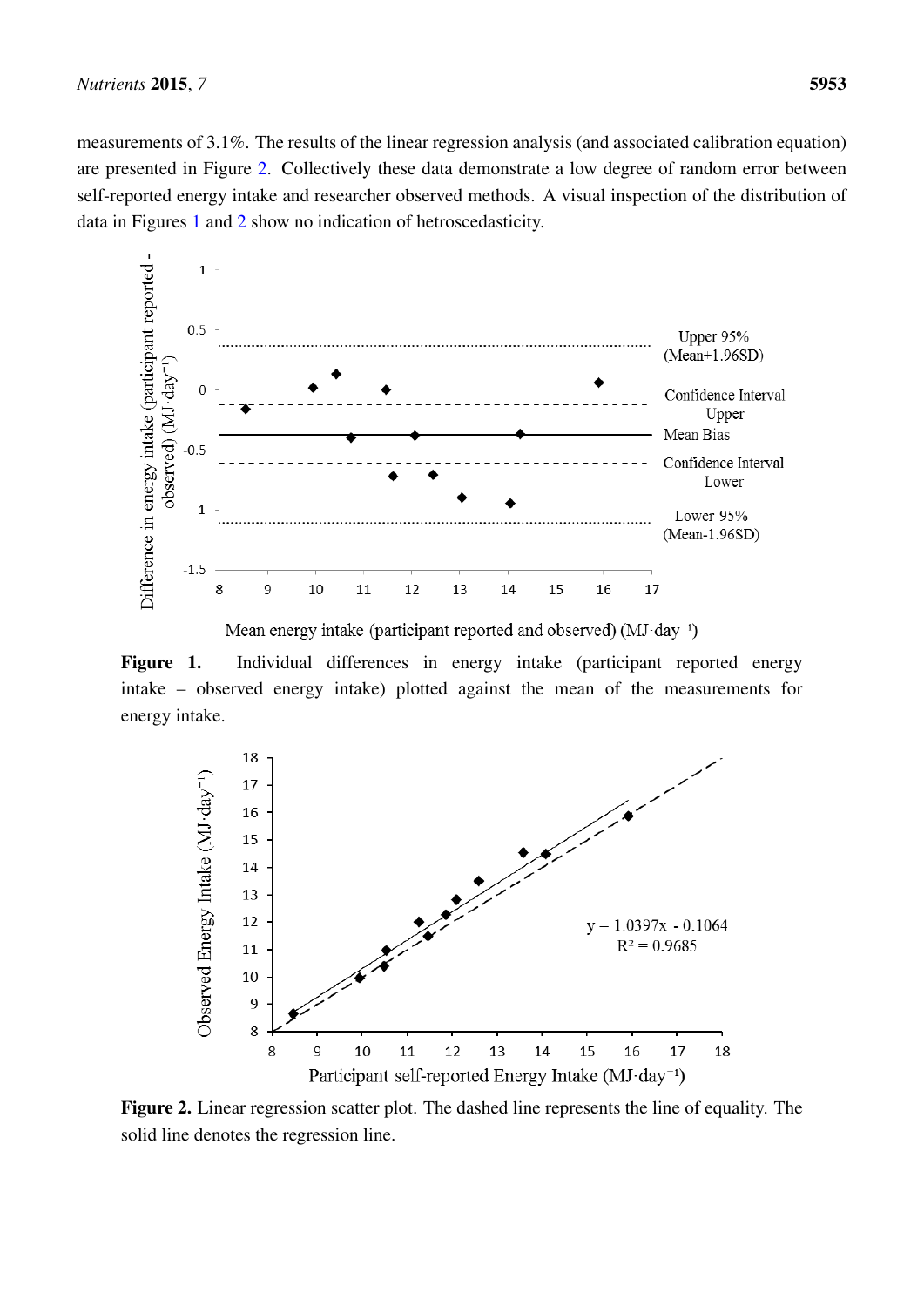#### 4. Discussion

The aim of the current study was to explore the agreement between researcher observed energy intake and self-reported energy intake in male adolescent high-level soccer players using a combined method (self-reported weighed food diary, supplemented with a 24-h recall). The findings demonstrate the variability between methods was low (typical error of the estimate  $= 3.1\%$ ) and although a statistically significant under-reporting was observed with the combined self-report method, the magnitude of this bias was both small  $(-0.37 \text{ MJ} \cdot \text{day}^{-1})$ ;  $-88 \text{ kcal} \cdot \text{day}^{-1}$ ) and consistent (95% CI for bias =  $-0.61$ ) to  $-0.12$  MJ· day<sup>-1</sup>;  $-146$  to  $-29$  kcal· day<sup>-1</sup>). Consequently, with an appropriate adjustment for under-reporting, the combined self-report method could be used as an alternative to the researcher observed method to quantify energy intake in male adolescent high-level soccer players. Furthermore, it could be a valuable tool to adopt when studying such measures in a free-living environment.

Participant mean self-reported energy intake (11.87  $\pm$  2.01 MJ·day<sup>-1</sup>; 2835  $\pm$  480 kcal·day<sup>-1</sup>) produced a significant bias of  $-0.37$  MJ· day<sup>-1</sup> ( $-88$  kcal· day<sup>-1</sup>) toward under-reporting when compared to mean observed energy intake (12.23  $\pm$  2.12 MJ·day<sup>-1</sup>; 2921  $\pm$  506 kcal·day<sup>-1</sup>). However, when analyzing agreement between two methods it is important to question whether the differences are meaningful. Bland and Altman [\[40\]](#page-11-11) suggest that it is not the statistical difference that matters, but the magnitude. While the difference between methods was significantly different, the magnitude of the difference was low, as evidenced by the narrow confidence interval for bias  $(-0.61$  to  $-0.12$  MJ· day<sup>-1</sup>;  $-146$  to  $-29$  kcal·day<sup>-1</sup>). Wang *et al.* [\[41\]](#page-11-12) proposed a difference in energy intake of 110–165 kcal·day<sup>-1</sup> to be clinically meaningful in a weight loss context; higher than the mean bias identified in the current study ( $-88$  kcal·day<sup>-1</sup>), suggesting the under-reporting would not likely impact on energy balance. Importantly for future studies, the degree of random error between methods was also low, with a typical error of the estimate of 3.1%, with 95% LOA ranging from  $-1.11$  to 0.37 MJ· day<sup>-1</sup> (-256) to 88 kcal·day<sup>-1</sup>). Therefore it is suggested that future studies may adopt the self-report method for determining energy intake within this population, with a small adjustment for the likely small, but significant, under-reporting. If future study findings required an adjustment, this would be achieved using the calibration equation provided by the linear regression analysis in Figure [2;](#page-5-1)  $y = 1.0397x - 0.1064$ where  $y =$  researcher observed energy intake and  $x =$  participants self-reported energy intake. To illustrate, for the average self-report energy intake measured in this study  $(11.87 \text{ MJ} \cdot \text{day}^{-1})$  would be adjusted to 12.23 MJ·day<sup>-1</sup> to account for the under-reporting using the calibration equation. Using this method will allow researchers and practitioners to accurately investigate energy intake in free-living, field-based environments and as such could incorporate more accurate nutritional interventions to optimize performance.

In an attempt to quantify a range in which LOA are deemed acceptable as an effective method, the current study's results were compare to that of Livingstone *et al.* [\[6\]](#page-9-5) and Rumbold *et al.* [\[26\]](#page-11-1) which also utilized the Bland and Altman [\[38\]](#page-11-9) method of analysis to assess validity of energy intake. The current study findings demonstrate narrower ranges of both 95% LOA and 95% CI to these previous studies.

Although no previous research has attempted to quantify the accuracy of energy intake within the population of adolescent high-level soccer players, the finding of significant under-reporting is in agreement with the majority of previously published studies investigating energy intake methods in adolescent males [\[6,](#page-9-5)[10,](#page-9-7)[11,](#page-9-8)[18\]](#page-10-5). Despite studies adopting differing methods of collecting dietary energy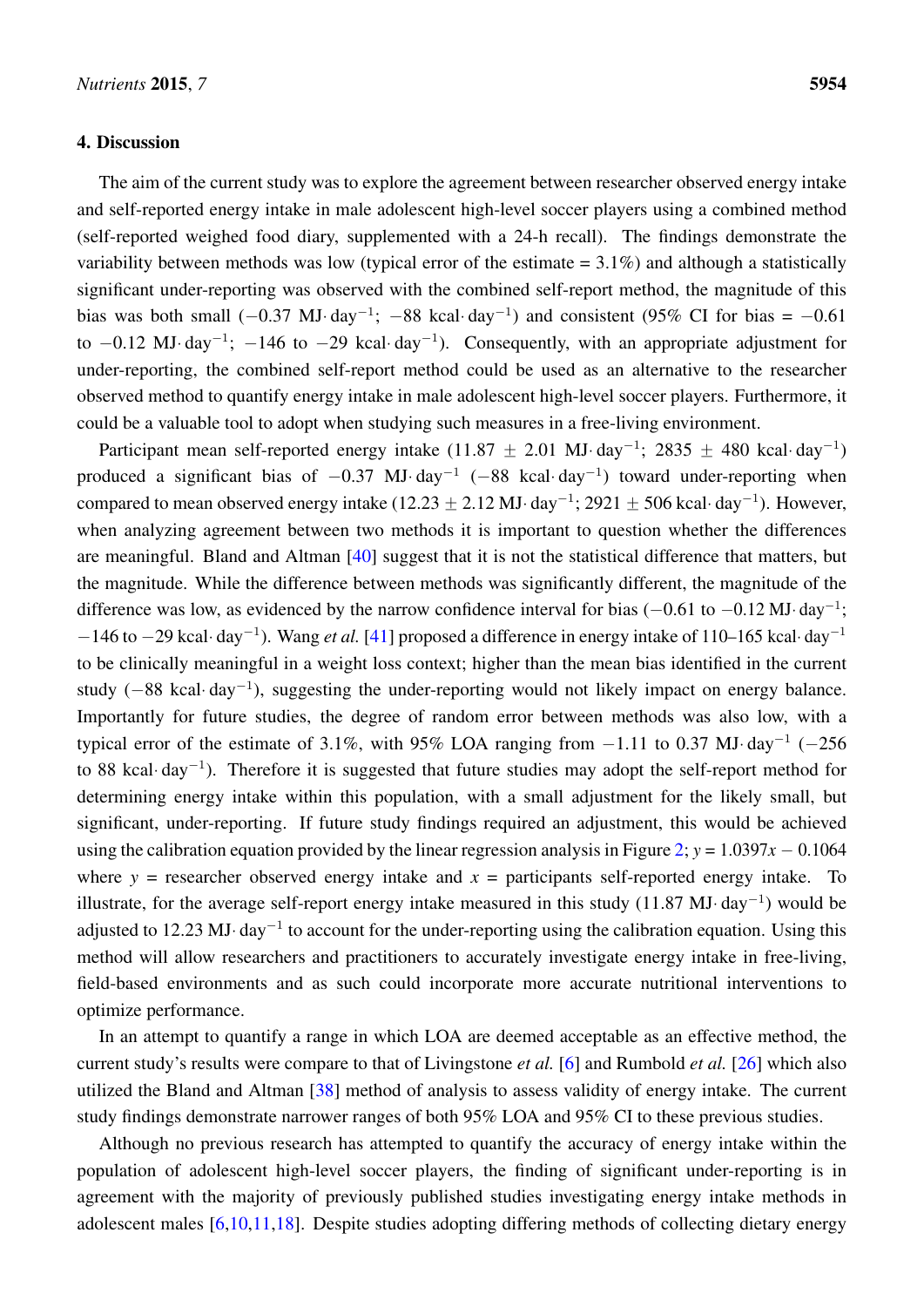intake, results present unequivocal evidence of significant under-reporting when validated against DLW;  $-20\%$ ;  $-22\%$ ;  $-18\%$  and  $-22\%$  respectively [\[6,](#page-9-5)[10,](#page-9-7)[11,](#page-9-8)[18\]](#page-10-5). Whilst the current study is in agreement with previous studies with regards to identifying a significant under-reporting of energy intake, the considerably lower  $-3\%$  error highlights a substantial improvement when a combined dietary data collection method is adopted.

The low level of bias and close agreement demonstrated in the current study can be explained by the participants' high level of engagement. Livingstone *et al.* [\[6\]](#page-9-5) discussed the effect of age on validity of energy intake, suggesting the magnitude of under-reporting increases as children enter adolescence. However, educational workshops were conducted with the participants providing a detailed explanation and demonstration of the food weighing and recording process, increasing participant's engagement and confidence with the collection method. Furthermore, athletes have been found to display traits of higher inherent motivation levels [\[42](#page-11-13)[,43\]](#page-12-0), which may account for the higher level of compliance and engagement in the combined collection method within the current population sample, due to their willingness to develop, learn and impress academy staff. Participants were also administered the Dutch Eating Behaviour Questionnaire [\[36\]](#page-11-7) prior to data collection. All twelve subjects were classified as unrestrained eaters, with the mean ( $\pm$ SD) dietary restraint score (2.28  $\pm$  0.3) falling into the average range for high school males [\[36\]](#page-11-7). Higher levels of dietary restraint are more likely to coincide with under-reporting, as this was not evident, as well as all participants recording a healthy body mass index (21.9  $\pm$  1.9 kg/m<sup>2</sup>); it is likely that this also contributed to the small bias of the self-reported energy intake.

One possible reason to account for the small under-reporting evident in the present study could be the nature of how athletes consume nutrients. Frequent snacking is extremely common amongst the athlete population to accomplish the high energy intake requirements of high-level sport [\[44\]](#page-12-1), with as many as nine occasions of snacking demonstrated over a single day period [\[45\]](#page-12-2). Therefore the eating pattern of adolescent athletes may be more complex due to increased frequency of recording, which can subsequently increase burden and effect compliance levels [\[25\]](#page-11-0) as well as increase the difficulty of remembering large amounts of food items during 24-h recall. The mean observed energy intake in the current study was  $12.23 \pm 2.12$  MJ· day<sup>-1</sup> (2921  $\pm$  506 kcal· day<sup>-1</sup>) however, 35%  $\pm$  5% of mean energy intake comprised of secondary items, which can be classified as snacking  $(4.28 \pm 1.06 \,\mathrm{MJ} \cdot \mathrm{day}^{-1})$  $1022 \pm 253$  kcal·day<sup>-1</sup>). This finding is supported by previous studies that identified contribution of snacks to total energy intake in high-level athletes range from 17%–22% [\[46\]](#page-12-3) and 30%–37% [\[47\]](#page-12-4). Analysis of the self-reported energy intake identified that a number of secondary items were missed which equated to 0.33 MJ·day<sup>-1</sup> (79 kcal·day<sup>-1</sup>). This finding clarifies 90% of the under-reporting error ( $-0.37$  MJ· day<sup>-1</sup> or  $-88$  kcal· day<sup>-1</sup>), with the remaining 10% (0.04MJ· day<sup>-1</sup> or 9 kcal· day<sup>-1</sup>) attributed to inaccuracy of weighing food items. This is an important consideration to acknowledge that actual reporting accuracy was not the issue; moreover it was the ability of the participant to record the consistent snacking throughout the day.

The mean observed energy intake (12.23  $\pm$  2.12 MJ·day<sup>-1</sup> or 2921  $\pm$  506 kcal·day<sup>-1</sup>) is slightly higher in comparison to the Estimated Average Requirements [\[48\]](#page-12-5). Recommendations are 10.8 MJ·d<sup>-1</sup>  $(2580 \text{ kcal} \cdot \text{day}^{-1})$  and  $11.7 \text{ MJ} \cdot \text{d}^{-1}$   $(2795 \text{ kcal} \cdot \text{day}^{-1})$  respectively for active male 13- and 14-years-old, based on Physical Activity Levels (PALs) of 1.85 [\[48\]](#page-12-5). It is important to recognize that although the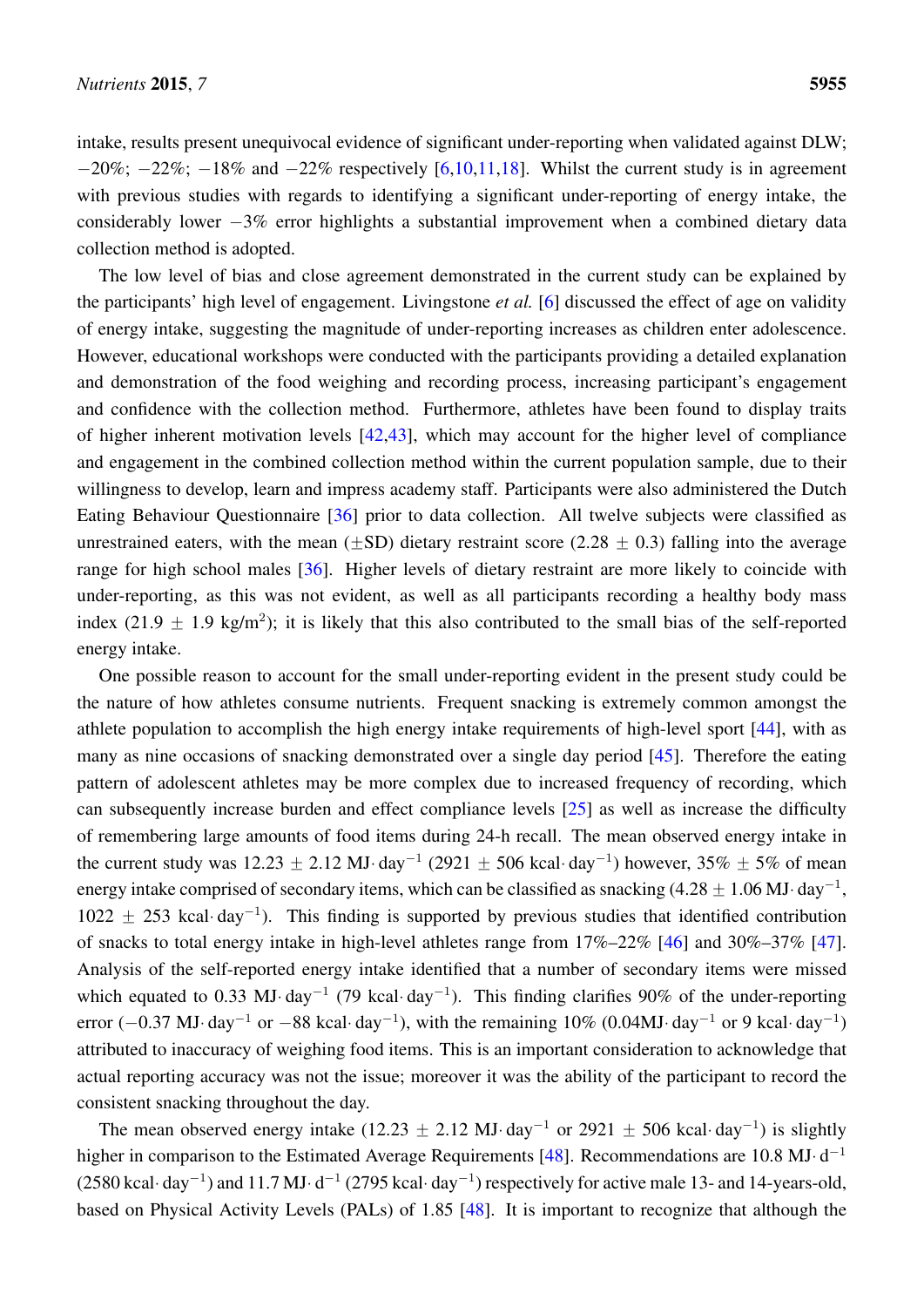recommendations [\[48\]](#page-12-5) take in to consideration physical activity and growth, the increased physical activity levels experienced on a daily basis by the current study sample are considerably higher [\[16\]](#page-10-3). When comparing the results to free-living studies investigating nutritional intake of adolescent high-level soccer players, researchers have all reported sub-optimal energy intakes based on estimated energy expenditure [\[16](#page-10-3)[,17](#page-10-4)[,29\]](#page-11-14), even when intake is in excess of mean observed energy intake in the current study. Energy intake findings of  $14.3 \pm 0.8$  MJ·day<sup>-1</sup> (3416  $\pm$  191 kcal·day<sup>-1</sup>) [\[29\]](#page-11-14); 12.6 MJ·day<sup>-1</sup> (3010 kcal· day<sup>-1</sup>) [\[17\]](#page-10-4); 11.9  $\pm$  0.7 MJ· day<sup>-1</sup> (2842  $\pm$  167 kcal· day<sup>-1</sup>) [\[16\]](#page-10-3) have all been identified, which demonstrate the current study values represent habitual energy intake in this population. The macronutrient breakdown of mean observed energy intake equated to carbohydrates (59%  $\pm$  3%), proteins (15%  $\pm$  3%) and fats (26%  $\pm$  3%). This finding is also in direct support of previous research with male adolescent soccer players as Russell and Pennock [\[16\]](#page-10-3) identified macronutrient contributions to total energy intake as 56%  $\pm$  1%, 16%  $\pm$  1% and 31%  $\pm$  1% for carbohydrates, proteins and fats, respectively. Therefore, energy intake values of the present study are similar to that of habitual, free-living energy intake studies within a similar population [\[16\]](#page-10-3), supporting the study's ecologically valid design.

<span id="page-9-5"></span><span id="page-9-4"></span><span id="page-9-3"></span><span id="page-9-2"></span><span id="page-9-1"></span><span id="page-9-0"></span>Rumbold *et al.* [\[26\]](#page-11-1) recommended that studies assessing energy balance or devising exercise interventions, which require recording of energy intake should endeavor to establish the accuracy of the energy intake method, specific to the sample population. Whilst acknowledging the combined method requires high participant and researcher compliance, which may demand a relatively high time cost; the current study provides a benchmark for researchers and practitioners to use the combined method of energy intake when collecting such data within adolescent high-level soccer players in free-living environments. It is acknowledged that the two methods report a significant difference; however the magnitude of the difference is still considerably lower than previously published methods with male adolescents [\[6,](#page-9-5)[10,](#page-9-7)[11,](#page-9-8)[18\]](#page-10-5) and a suitable adjustment to self-report estimates of energy intake can be confidently applied given the narrowness of both the estimate of the bias score and of the random error between methods. Further research is required to utilize this combined method to assess energy balance in male adolescent high-level soccer players in a free-living environment over longer time scales. This will help to inform nutritional interventions to support the training and physical development of this population.

# <span id="page-9-6"></span>5. Conclusions

<span id="page-9-7"></span>In conclusion, the combined method of self-report weighed food diary and 24-h recall demonstrated a low random error between methods and although a statistically significant under-reporting was observed, the magnitude of this bias was small. Applying an appropriate adjustment for under-reporting to the combined method could provide a valid alternative to current energy intake collection methods, providing both researchers and practitioners with a valuable tool to quantify energy intake in male adolescent high-level soccer players, in a free-living environment.

#### <span id="page-9-8"></span>Acknowledgments

The authors would like to acknowledge the assistance of Hartlepool United in their assistance in recruiting participants. We would also like to thank the soccer players for taking the time to participate in this study.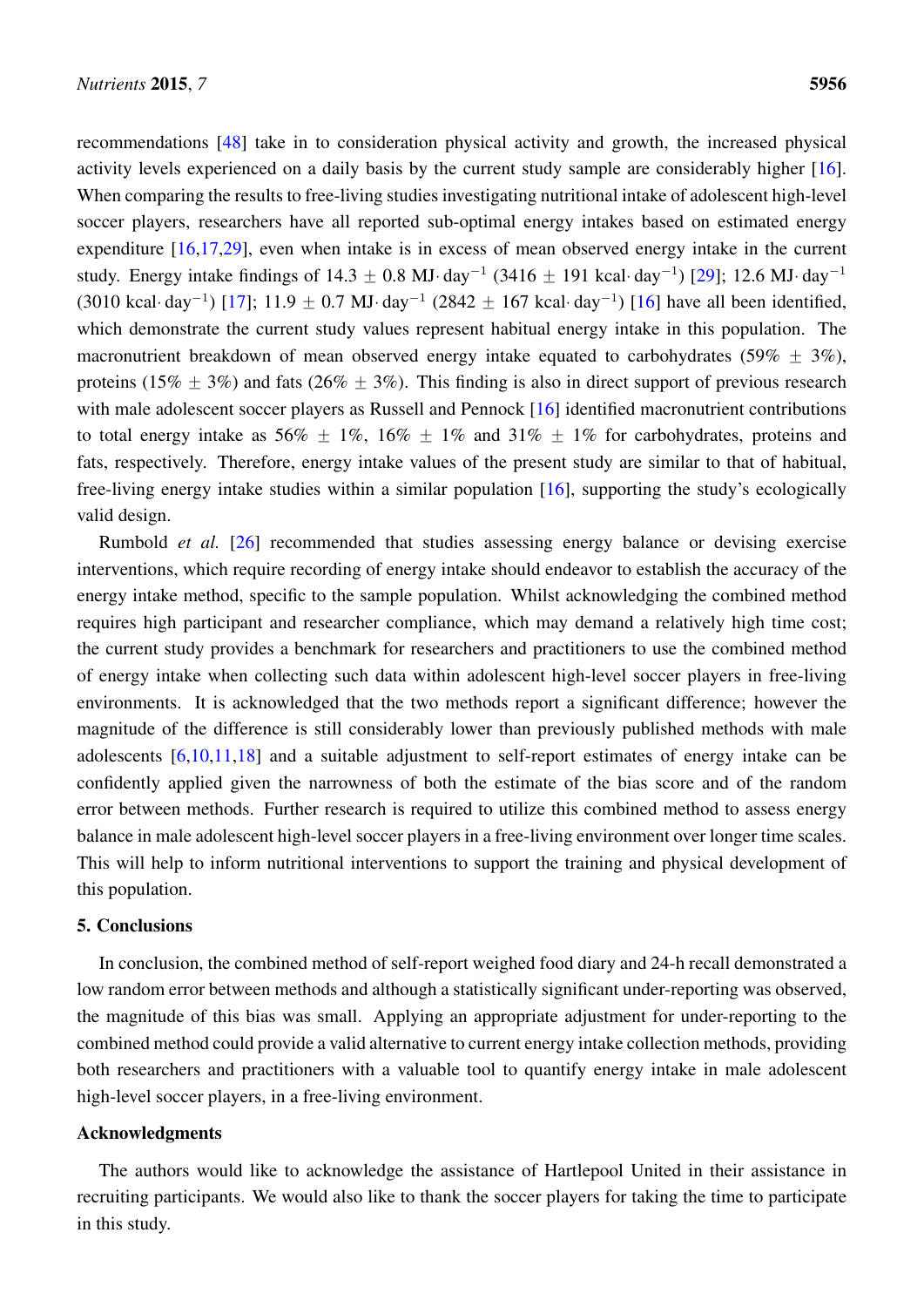# Author Contributions

<span id="page-10-0"></span>The lead author Marc Briggs performed the experiment and analyzed the data. Penny Rumbold and Mark Russell assisted in the data analysis and all authors contributed to writing the paper.

# Conflicts of Interest

<span id="page-10-1"></span>The authors declare no conflict of interest.

# References

- <span id="page-10-2"></span>1. Meyer, F.; O'Conner, H.; Shirreffs, S.M. Nutrition for the young athlete. *J. Sport Sci.* 2007, *25*, 73–82. [\[CrossRef\]](http://dx.doi.org/10.1080/02640410701607338) [\[PubMed\]](http://www.ncbi.nlm.nih.gov/pubmed/18049985)
- <span id="page-10-3"></span>2. Mielgo-Ayuso, J.; Maroto-Sánchez, B.; Luzardo-Socorro, R.; Palacios, G.; Palacios Gil-Antuñano, N.; González-Gross, M. Evaluation of nutritional status and energy expenditure in athletes. *Nutr. Hosp.* 2015, *31* (Suppl. 3), 227–236. [\[PubMed\]](http://www.ncbi.nlm.nih.gov/pubmed/25719790)
- <span id="page-10-4"></span>3. Bass, S.; Inge, K. Nutrition for special populations: Children and young athletes. In *Clinical Sports Nutrition*; Burke, L.M., Deakin, V., Eds.; McGraw-Hill: Sydney, NSW, Australia, 2006; pp. 589–632.
- <span id="page-10-5"></span>4. Livingstone, M.B.; Robson, P.J.; Wallace, J.M. Issues in dietary intake assessment of children and adolescents. *Br. J. Nutr.* 2004, *92* (Suppl. 2), S213–S222. [\[CrossRef\]](http://dx.doi.org/10.1079/BJN20041169) [\[PubMed\]](http://www.ncbi.nlm.nih.gov/pubmed/15522159)
- <span id="page-10-6"></span>5. Hill, R.J.; Davies, P.S.W. The validity of self-reported energy intakes as determined using the doubly labelled water technique. *Br. J. Nutr.* 2001, *85*, 415–430. [\[CrossRef\]](http://dx.doi.org/10.1079/BJN2000281) [\[PubMed\]](http://www.ncbi.nlm.nih.gov/pubmed/11348556)
- 6. Livingstone, M.B.E.; Prentice, A.M.; Coward, W.A.; Strain, J.J.; Black, A.E.; Davies, P.S.W.; Stewart, C.M.; McKenna, P.G.; Whitehead, R.G. Validation of estimates of energy intake by weighed dietary record and diet history in children and adolescents. *Am. J. Clin. Nutr.* 1992, *56*, 29–35. [\[PubMed\]](http://www.ncbi.nlm.nih.gov/pubmed/1609757)
- 7. Bandini, L.G.; Cyr, H.; Must, A.; Dietz, W.H. Validity of reported energy intake in preadolescent girls. *Am. J. Clin. Nutr.* 1997, *65*, 1138S–1141S. [\[PubMed\]](http://www.ncbi.nlm.nih.gov/pubmed/9094910)
- <span id="page-10-7"></span>8. Champagne, C.M.; DeLany, J.P.; Harsha, D.W.; Bray, G.A. Underreporting of energy intake in biracial children as verified by doubly labeled water. *J. Am. Diet. Assoc.* 1996, *96*, 707–709. [\[CrossRef\]](http://dx.doi.org/10.1016/S0002-8223(96)00193-9)
- <span id="page-10-8"></span>9. Champagne, C.M.; Baker, N.B.; DeLany, J.P.; Harsha, D.W.; Bray, G.A. Assessment of energy intake underreporting by doubly labeled water and observations on reported nutrient intakes in children. *J. Am. Diet. Assoc.* 1998, *98*, 426–433. [\[CrossRef\]](http://dx.doi.org/10.1016/S0002-8223(98)00097-2)
- <span id="page-10-9"></span>10. Bandini, L.G.; Schoeller, D.A.; Cyr, H.N.; Dietz, W.H. Validity of reported energy intake in obese and non-obese adolescents. *Am. J. Clin. Nutr.* 1990, *52*, 421–425. [\[PubMed\]](http://www.ncbi.nlm.nih.gov/pubmed/2393004)
- <span id="page-10-10"></span>11. Bratteby, L.-E.; Sandhagen, B.; Fan, H.; Enghardt, H.; Samuelson, G. Total energy expenditure and physical activity as assessed by the doubly labelled water method in Swedish adolescents in whom energy intake was underestimated by 7-d diet records. *Am. J. Clin. Nutr.* 1998, *67*, 905–911. [\[PubMed\]](http://www.ncbi.nlm.nih.gov/pubmed/9583848)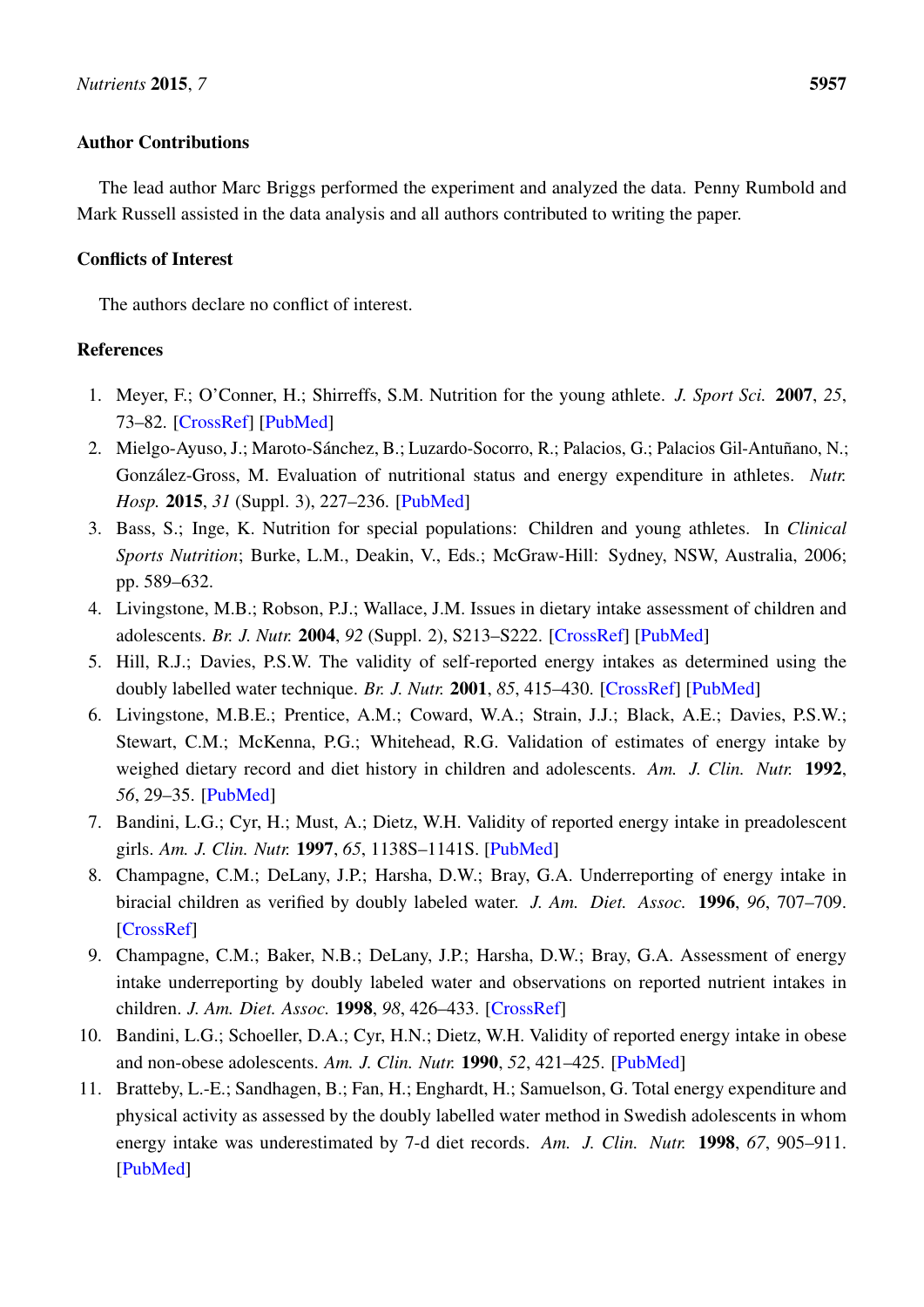- <span id="page-11-0"></span>12. Bandini, L.G.; Must, A.; Cyr, H.; Anderson, S.E.; Spadano, J.L.; Dietz, W.H. Longitudinal changes in the accuracy of reported energy intake in girls 10–15 y of age. *Am. J. Clin. Nutr.* 2003, *78*, 480–484. [\[PubMed\]](http://www.ncbi.nlm.nih.gov/pubmed/12936932)
- <span id="page-11-2"></span><span id="page-11-1"></span>13. Perks, S.M.; Roemmich, J.N.; Sandow-Pajewski, M.; Clark, P.A.; Thomas, E.; Weltman, A. Alterations in growth and body composition during puberty. IV. Energy intake estimated by the Youth-Adolescent Food Frequency Questionnaire: Validation by the doubly labeled water method. *Am. J. Clin. Nutr.* 2000, *72*, 1455–1460. [\[PubMed\]](http://www.ncbi.nlm.nih.gov/pubmed/11101471)
- 14. Singh, R.; Martin, B.R.; Hickey, Y.; Teegarden, D.; Campbell, W.W.; Craig, B.A. Comparison of self-reported, measured, metabolizable energy intake with total energy expenditure in overweight teens. *Am. J. Clin. Nutr.* 2009, *89*, 1744–1750. [\[CrossRef\]](http://dx.doi.org/10.3945/ajcn.2008.26752) [\[PubMed\]](http://www.ncbi.nlm.nih.gov/pubmed/19386746)
- <span id="page-11-14"></span>15. Premierleague.com. Available online: http://www.premierleague.com/content/premierleague/en-gb/ youth/elite-player-performance-plan.html (accessed on 3 November 2014).
- 16. Russell, M.; Pennock, A. Dietary analysis of young professional soccer players in 1 week during the competitive season. *J. Strength Cond. Res.* 2011, *25*, 1–8. [\[CrossRef\]](http://dx.doi.org/10.1519/JSC.0b013e3181e7fbdd) [\[PubMed\]](http://www.ncbi.nlm.nih.gov/pubmed/21478767)
- <span id="page-11-3"></span>17. Iglesias-Gutierrez, E.; Garcia-Roves, P.M.; Rodriguez, C.; Braga, S.; Garcia-Zapico, P.; Patterson, A.M. Food Habits and nutritional status assessment of adolescent soccer players: A necessary and accurate approach. *Can. J. Appl. Physiol.* 2005, *30*, 18–32. [\[CrossRef\]](http://dx.doi.org/10.1139/h05-102) [\[PubMed\]](http://www.ncbi.nlm.nih.gov/pubmed/15855680)
- <span id="page-11-4"></span>18. Bandini, L.G.; Vu, D.; Must, A.; Cyr, H.; Goldberg, A.; Dietz, W.H. Comparison of high-calorie, low-nutrient-dense food consumption among obese and non-obese adolescents. *Obes. Res.* 1999, *7*, 438–443. [\[CrossRef\]](http://dx.doi.org/10.1002/j.1550-8528.1999.tb00431.x) [\[PubMed\]](http://www.ncbi.nlm.nih.gov/pubmed/10509600)
- <span id="page-11-6"></span><span id="page-11-5"></span>19. Bozinovski, N.C.; Bellissimo, N.; Thomas, S.G.; Pencharz, P.B.; Goode, R.C.; Anderson, G.H. The effect of duration of exercise at the ventilation threshold on subjective appetite and short-term food intake in 9 to 14 year old boys and girls. *Int. J. Behav. Nutr. Phys. Act.* 2009, *6*, 1–11. [\[CrossRef\]](http://dx.doi.org/10.1186/1479-5868-6-66) [\[PubMed\]](http://www.ncbi.nlm.nih.gov/pubmed/19818131)
- <span id="page-11-7"></span>20. Tanofsky-Kraff, M.; Haynos, A.F.; Kotler, L.A.; Yanovski, S.Z.; Yanovski, J.A. Laboratory-based studies of eating among children and adolescents. *Curr. Nutr. Food. Sci.* 2007, *3*, 55–74. [\[CrossRef\]](http://dx.doi.org/10.2174/1573401310703010055) [\[PubMed\]](http://www.ncbi.nlm.nih.gov/pubmed/19030122)
- <span id="page-11-8"></span>21. Moore, M.S.; Dodd, C.J.; Welsman, J.R.; Armstrong, N. Short-term appetite and energy intake following imposed exercise in 9- to 10-year-old girls. *Appetite* 2004, *43*, 127–134. [\[CrossRef\]](http://dx.doi.org/10.1016/j.appet.2004.02.008) [\[PubMed\]](http://www.ncbi.nlm.nih.gov/pubmed/15458799)
- <span id="page-11-10"></span><span id="page-11-9"></span>22. Rumbold, P.L.S.; St Clair Gibson, A.; Allsop, S.; Stevenson, E.; Dodd-Reynolds, C.J. Energy intake and appetite following netball exercise over 5 days in trained 13–15 year old girls. *Appetite* 2011, *56*, 621–628. [\[CrossRef\]](http://dx.doi.org/10.1016/j.appet.2011.02.014) [\[PubMed\]](http://www.ncbi.nlm.nih.gov/pubmed/21352880)
- <span id="page-11-11"></span>23. Blundel, J.; de Graff, C.; Hulshof, T.; Jebb, S.; Livingstone, B.; Lluch, A. Appetite control: Methodological aspects of the evaluation of foods. *Obes. Rev.* 2010, *11*, 251–270. [\[CrossRef\]](http://dx.doi.org/10.1111/j.1467-789X.2010.00714.x) [\[PubMed\]](http://www.ncbi.nlm.nih.gov/pubmed/20122136)
- <span id="page-11-13"></span><span id="page-11-12"></span>24. Rumbold, P.L.S.; St Clair Gibson, A.; Stevenson, E.; King, J.A.; Stensel, D.J.; Dodd-Reynolds, C.J. Reply to Discussion of "Influence of netball-based exercise on energy intake, subjective appetite and plasma acylated ghrelin in adolescent girls". *Appl. Physiol. Nutr. Metab.* 2013, *38*, 1–2. [\[CrossRef\]](http://dx.doi.org/10.1139/apnm-2013-0266) [\[PubMed\]](http://www.ncbi.nlm.nih.gov/pubmed/24053527)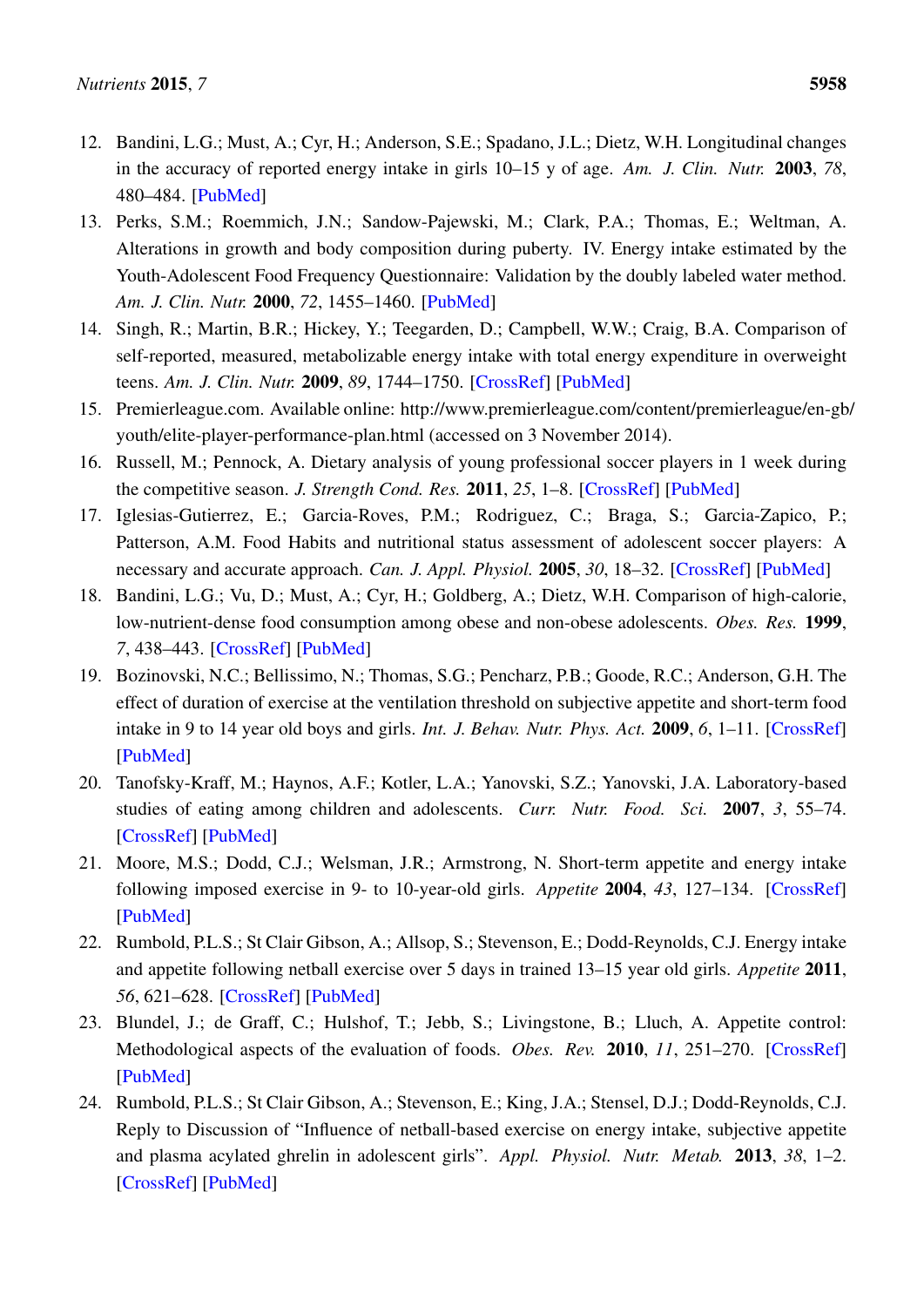- <span id="page-12-0"></span>25. Livingstone, M.B.E.; Robson, P.J. Measurement of dietary intake in children. *Proc. Nutr. Soc.* 2000, *59*, 279–293. [\[CrossRef\]](http://dx.doi.org/10.1017/S0029665100000318) [\[PubMed\]](http://www.ncbi.nlm.nih.gov/pubmed/10946797)
- <span id="page-12-1"></span>26. Rumbold, P.L.S.; St Clair Gibson, A.; Stevenson, E.; Dodd-Reynolds, C.J. Agreement between two methods of dietary data collection in female adolescent netball players. *Appetite* 2011, *57*, 443–447. [\[CrossRef\]](http://dx.doi.org/10.1016/j.appet.2011.06.013) [\[PubMed\]](http://www.ncbi.nlm.nih.gov/pubmed/21726590)
- <span id="page-12-3"></span><span id="page-12-2"></span>27. Caccialanza, R.; Cameletti, B.; Cavallaro, G. Nutritional intake of young Italian high-level soccer players: Under-reporting is the essential outcome. *J. Sports Sci. Med.* 2007, *6*, 538–542. [\[PubMed\]](http://www.ncbi.nlm.nih.gov/pubmed/24149489)
- 28. Boisseau, N.; Vermorel, M.; Rance, M. Protein Requirements in Male Adolescent Soccer Players. *Eur. J. Appl. Physiol.* 2007, *100*, 27–33. [\[CrossRef\]](http://dx.doi.org/10.1007/s00421-007-0400-4) [\[PubMed\]](http://www.ncbi.nlm.nih.gov/pubmed/17273884)
- <span id="page-12-4"></span>29. Ruiz, F.; Irazusta, A.; Casis, L.; Gil, J. Nutritional intake in soccer players of different ages. *J. Sports Sci.* 2005, *23*, 235–242. [\[PubMed\]](http://www.ncbi.nlm.nih.gov/pubmed/15966341)
- <span id="page-12-5"></span>30. Leblanc, J.C.; Le Gall, F.; Grandjean, V.; Verger, P. Nutritional intake of French soccer players at the Clairefontaine training center. *Int. J. Sports Nutr. Exerc. Metab.* 2002, *12*, 268–280.
- 31. Boisseau, N.; Le Creff, C.; Loyens, M.; Poortmans, J.R. Protein intake and nitrogen balance in male non-active adolescents and soccer players. *Eur. J. Appl. Physiol.* 2002, *88*, 288–293. [\[PubMed\]](http://www.ncbi.nlm.nih.gov/pubmed/12458373)
- 32. Rico-Sanz, J. Body composition and nutritional assessments in soccer. *Int. J. Sports Nutr.* 1998, *8*, 113–123.
- 33. Stolen, T.; Chamari, K.; Castagna, C.; Wisloff, U. Physiology of soccer. *Sports Med.* 2005, *35*, 501–512. [\[CrossRef\]](http://dx.doi.org/10.2165/00007256-200535060-00004) [\[PubMed\]](http://www.ncbi.nlm.nih.gov/pubmed/15974635)
- 34. Petrie, H.J.; Stover, E.A.; Horswill, C.A. Nutritional Concerns for the Child and Adolescent Competitor. *Nutrition* 2004, *20*, 620–631. [\[CrossRef\]](http://dx.doi.org/10.1016/j.nut.2004.04.002) [\[PubMed\]](http://www.ncbi.nlm.nih.gov/pubmed/15212744)
- 35. Mirwald, R.L.; Baxter-Jones, A.D.; Bailey, D.A.; Beunen, G.P. An assessment of maturity from anthropometric measurements. *Med. Sci. Sports Exerc.* 2002, *34*, 689–694. [\[CrossRef\]](http://dx.doi.org/10.1097/00005768-200204000-00020) [\[PubMed\]](http://www.ncbi.nlm.nih.gov/pubmed/11932580)
- 36. Van Strein, T.; Frijters, J.E.R.; Bergers, G.P.A.; Defares, P.B. The Dutch Eating Behaviour Questionnaire (DEBQ) for assessment of restrained, emotional and external eating behaviour. *Int. J. Eat. Disord.* 1986, *5*, 295–315. [\[CrossRef\]](http://dx.doi.org/10.1002/1098-108X(198602)5:2<295::AID-EAT2260050209>3.0.CO;2-T)
- 37. Ashley, J.M.; Bovee, V.H. Dietary intake: Recording and analyzing. In *Obesity: Etiology, Assessment, Treatment and Prevention*; Andersen, R.E., Ed.; Human Kinetics: Champaign, IL, USA, 2007; pp. 99–110.
- 38. Bland, J.M.; Altman, D.G. Statistical methods for assessing agreement between two methods of clinical measurement. *Lancet* 1986, *1*, 307–310. [\[CrossRef\]](http://dx.doi.org/10.1016/S0140-6736(86)90837-8)
- 39. Hopkins, W.G. Analysis of reliability with a spreadsheet. *A New View of Statistics*, Internet Society for Sport Science. Available online: http://sportsci.org/resource/stats/xrely.xls (accessed on 10 June 2015).
- 40. Bland, J.M.; Altman, D.G. A note on the use of the intraclass correlation coefficient in the evaluation of agreement between two methods of measurement. *Comput. Biol. Med.* 1990, *20*, 337–340. [\[CrossRef\]](http://dx.doi.org/10.1016/0010-4825(90)90013-F)
- 41. Wang, Y.C.; Gortmaker, S.L; Sobol, A.M.; Kuntz, K.M. Estimating the energy gap among US children: A counterfactual approach. *Pediatrics* 2006, *118*, 1721–1733. [\[CrossRef\]](http://dx.doi.org/10.1542/peds.2006-0682) [\[PubMed\]](http://www.ncbi.nlm.nih.gov/pubmed/17142497)
- 42. Gould, D. Sport psychology in the 1980s: Status, direction and challenge in youth sports research. *J. Sport Psychol.* 1982, *4*, 203–218.